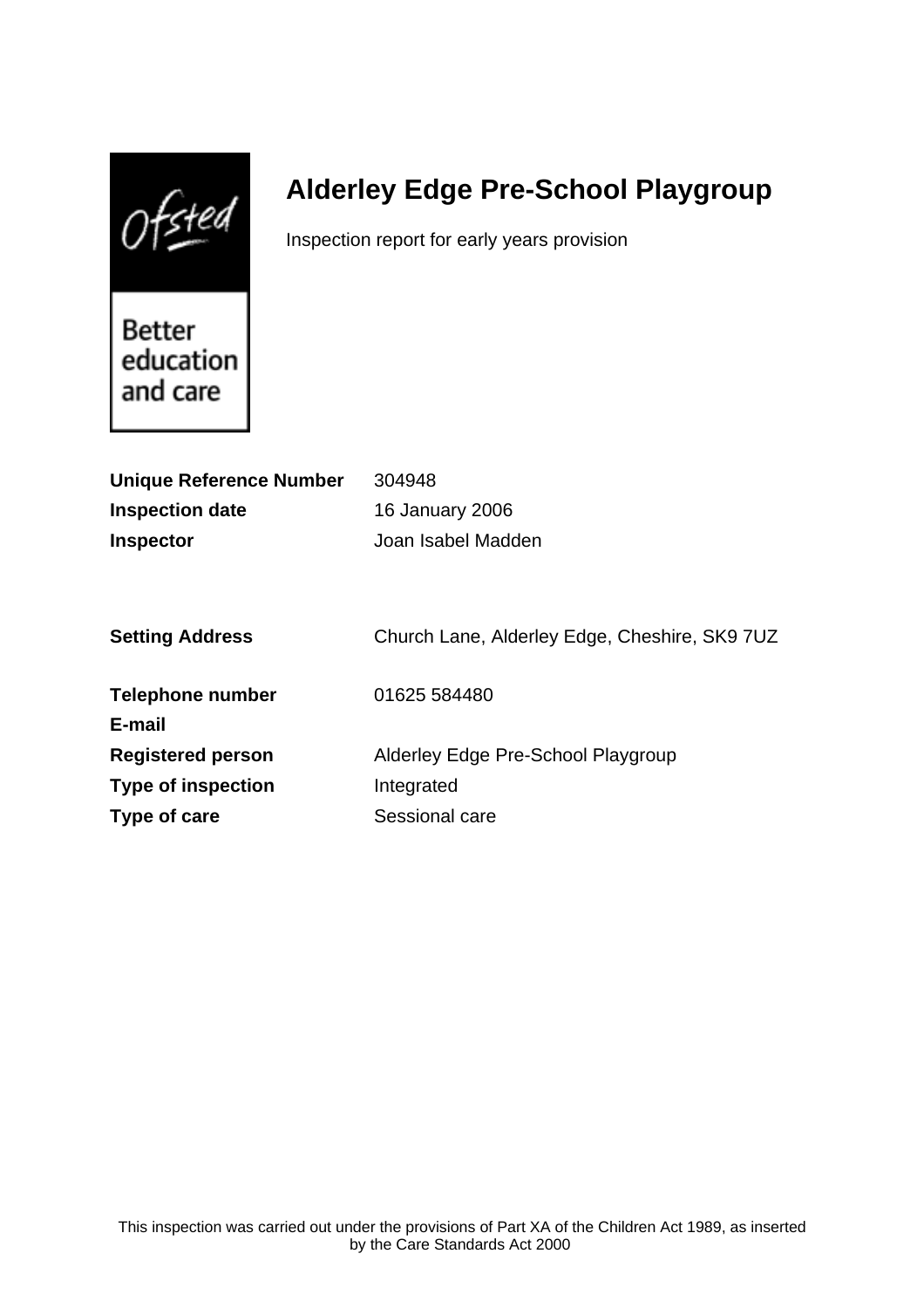### **ABOUT THIS INSPECTION**

The purpose of this inspection is to assure government, parents and the public of the quality of childcare and, if applicable, of nursery education. The inspection was carried out under Part XA Children Act 1989 as introduced by the Care Standards Act 2000 and, where nursery education is provided, under Schedule 26 of the School Standards and Framework Act 1998.

This report details the main strengths and any areas for improvement identified during the inspection. The judgements included in the report are made in relation to the outcomes for children set out in the Children Act 2004; the National Standards for under 8s day care and childminding; and, where nursery education is provided, the Curriculum guidance for the foundation stage.

The report includes information on any complaints about the childcare provision which Ofsted has received since the last inspection or registration or 1 April 2004 whichever is the later.

#### **The key inspection judgements and what they mean**

Outstanding: this aspect of the provision is of exceptionally high quality Good: this aspect of the provision is strong Satisfactory: this aspect of the provision is sound Inadequate: this aspect of the provision is not good enough

For more information about early years inspections, please see the booklet Are you ready for your inspection? which is available from Ofsted's website: www.ofsted.gov.uk.

## **THE QUALITY AND STANDARDS OF THE CARE AND NURSERY EDUCATION**

On the basis of the evidence collected on this inspection:

The quality and standards of the care are satisfactory. The registered person meets the National Standards for under 8s day care and childminding.

The quality and standards of the nursery education are good.

#### **WHAT SORT OF SETTING IS IT?**

Alderley Edge Pre-School Playgroup opened in 1976. It operates from one main room in a single-storey listed-building situated on the grounds of Alderley Edge Primary School, Cheshire. The pre-school shares the room with a separately run out of school club. It uses the school playground, field, environmental area and computer suite. The pre-school is a charitable trust managed by a committee and serves both local children and some from a wider area.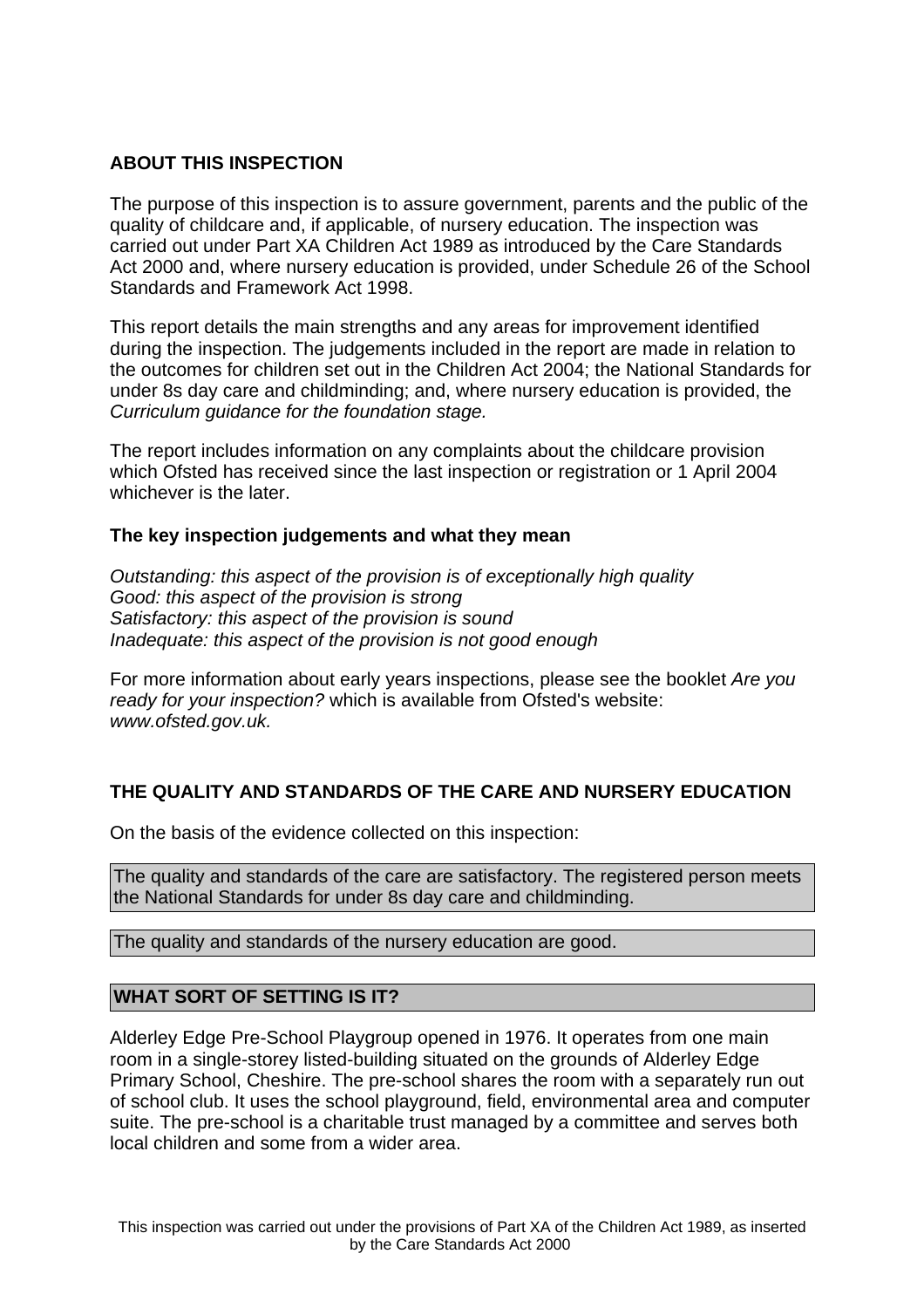There are 48 children from 2.5 years to 4 years on-roll and of these 21 are funded. Children attend for a variety of sessions. The setting supports children who speak English as an additional language. The group opens five days a week during school term-times. Sessions are from 09.00 until 11.55, and from 12.30 until 15.00.

A total of seven part-time staff work with the children. Over half of the staff have early years qualifications to level two or three. The setting receives support from Cheshire Sure Start Early Years and is a member of the Pre-School Learning Alliance.

## **THE EFFECTIVENESS OF THE PROVISION**

#### **Helping children to be healthy**

The provision is satisfactory.

Children are learning sensible health and hygiene practices. They wash their hands thoroughly with soap and water as part of the toileting routine and before handling food. Generally staff follow sensible procedures to protect the children from illness and infection. They have qualifications in food hygiene. However, they are unable to demonstrate that they are meeting the Environmental Health Department requirements or keeping up-to-date with the latest recommendations. Documentation relating to accidents and medication are appropriately maintained helping to underpin sensible procedures that are followed in the event of incident. Children are treated appropriately for minor injuries as staff are appropriately qualified in first aid.

By eating nutritious snacks, children are developing an awareness of a healthy diet. They particularly enjoy cucumber and bread sticks. The older children confidently pour themselves beakers of water and the younger children are supported well by staff as they practise developing this skill. In accessing and drinking water throughout the session, children are learning the importance of remaining hydrated and about healthy options. All staff are very aware of children's dietary needs and respect the wishes of the parents. The information is regularly updated, recorded and shared with all the staff.

Daily routines include activities to help children develop physical skills and a healthy life style. They make good use of the school playground and the wide range of outdoor equipment helping them to gain control of their bodies and develop large physical skills. They enjoy walks into the local area and to the park where they use the large equipment. Children are developing self-care skills as they are encouraged to use the toilet independently and to dress themselves for the outdoors and in dressing-up clothes. The book area is comfortable, enabling the children to rest and relax should they wish to do so.

#### **Protecting children from harm or neglect and helping them stay safe**

The provision is satisfactory.

Children feel welcome in a warm, brightly decorated and stimulating room where the furniture is of good quality and an appropriate size. There are many interesting displays reflecting themes, but children's individual work is not sufficiently promoted.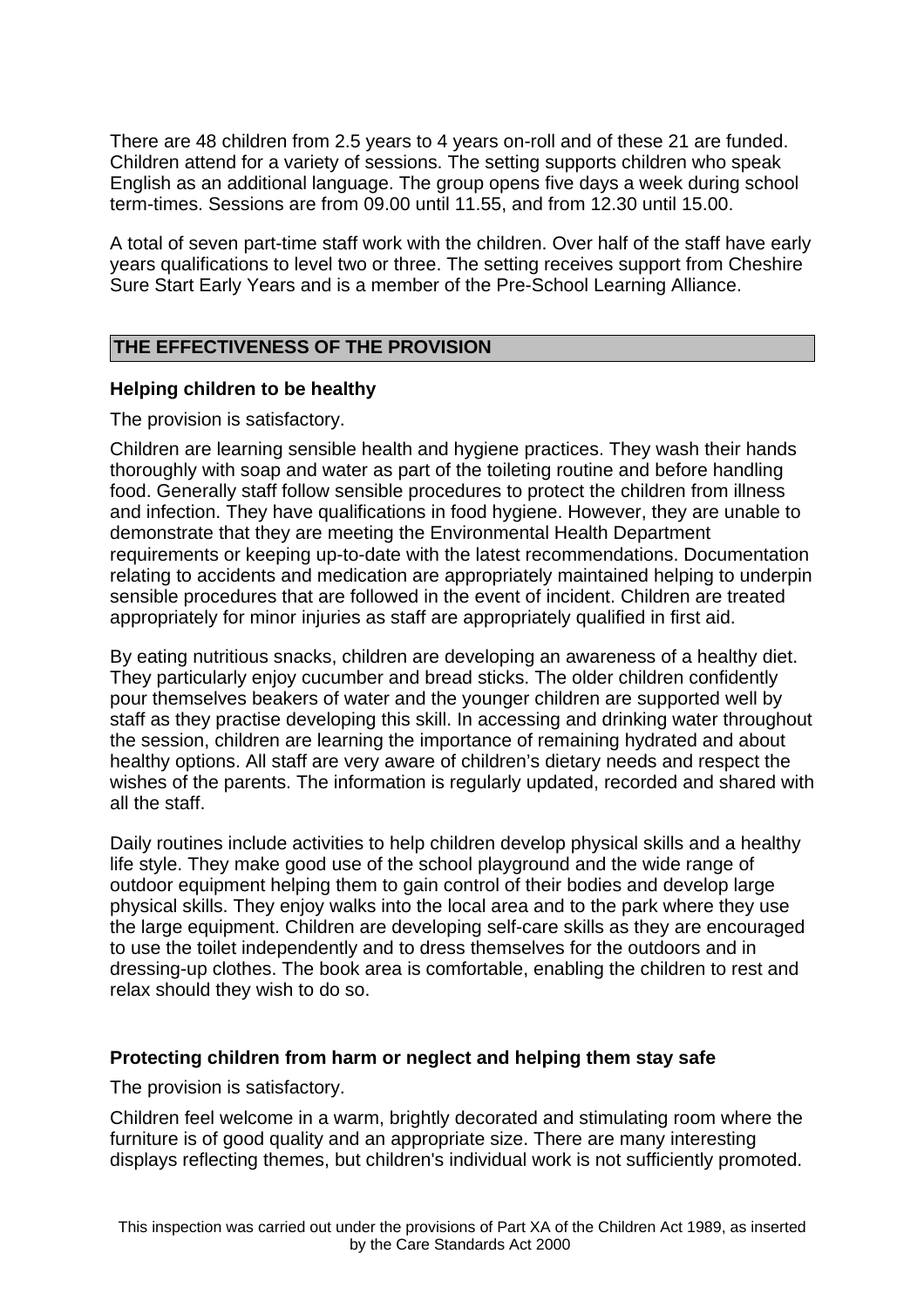The toilet facilities are child friendly helping to promote the children's independence skills and allowing them privacy. The room is organised into learning areas and each area is well stocked with resources. This ensures that the children experience a broad range of activities. Children make confident use of equipment moving it into different areas and returning it when they have finished. This develops their decision making skills and encourages them to respect their environment.

There are satisfactory processes in place to keep the children safe, although a safety issue relating to hazardous materials has been identified. Staff are vigilant about the security of the premises to protect the children. The toys and equipment are well maintained, safe and clean, ensuring the children's wellbeing. However, staff do not have procedures in place to regularly conduct risk assessments, in order to identify risks, and the action to be taken to minimise risks to children.

Children are learning to keep themselves safe as part of a transport theme. Through role-play, adult-led activities and an outing to the pelican crossing, they enjoy practising road safety. The children are kept safe on outings. Staff carefully explain the rules for outings to the children; i.e. listening, looking, staying in two's and holding hands. Once at the crossing the children practise looking left and right before crossing; listening for cars and they cross quickly, but do not run.

Children are suitably protected regarding child protection as staff are able to put appropriate procedures into practice when necessary. The Child Protection Officer has a very clear understanding of her responsibilities regarding child protection, although this is not reflected in the policy for parents.

#### **Helping children achieve well and enjoy what they do**

The provision is good.

Staff establish positive relationships with children who are happy and settled. Younger children attend the afternoon session that is appropriately geared to them. It is a shorter session and the activities from the morning session, that the older children attend, are adapted to suit the younger children. For example, in the model making activity the younger children are given a large box to work with as a group rather than creating their own individual models. Children benefit from a broad range of activities where learning outcomes are identified and beginning to link in with the Birth to three matters guidance. Staff are not yet fully confident and secure in using this guidance. However, strong emphasis is put upon developing the children's language and cognitive skills. Children listen attentively to stories and engage in imaginative play. They become engrossed on the car mat with various forms of small world transport. As they play together they express their thoughts and begin to make simple connections, such as cars having wheels at each corner. In joining train carriages together they learn about magnets attracting and repelling and associate these with their magnets on the fridge at home. They are also learning new words associated with transport. Children have good opportunities to develop their creative skills as they contribute towards making the large model of a car using paints and collage materials. Additionally they confidently initiate creating pictures using a variety of media.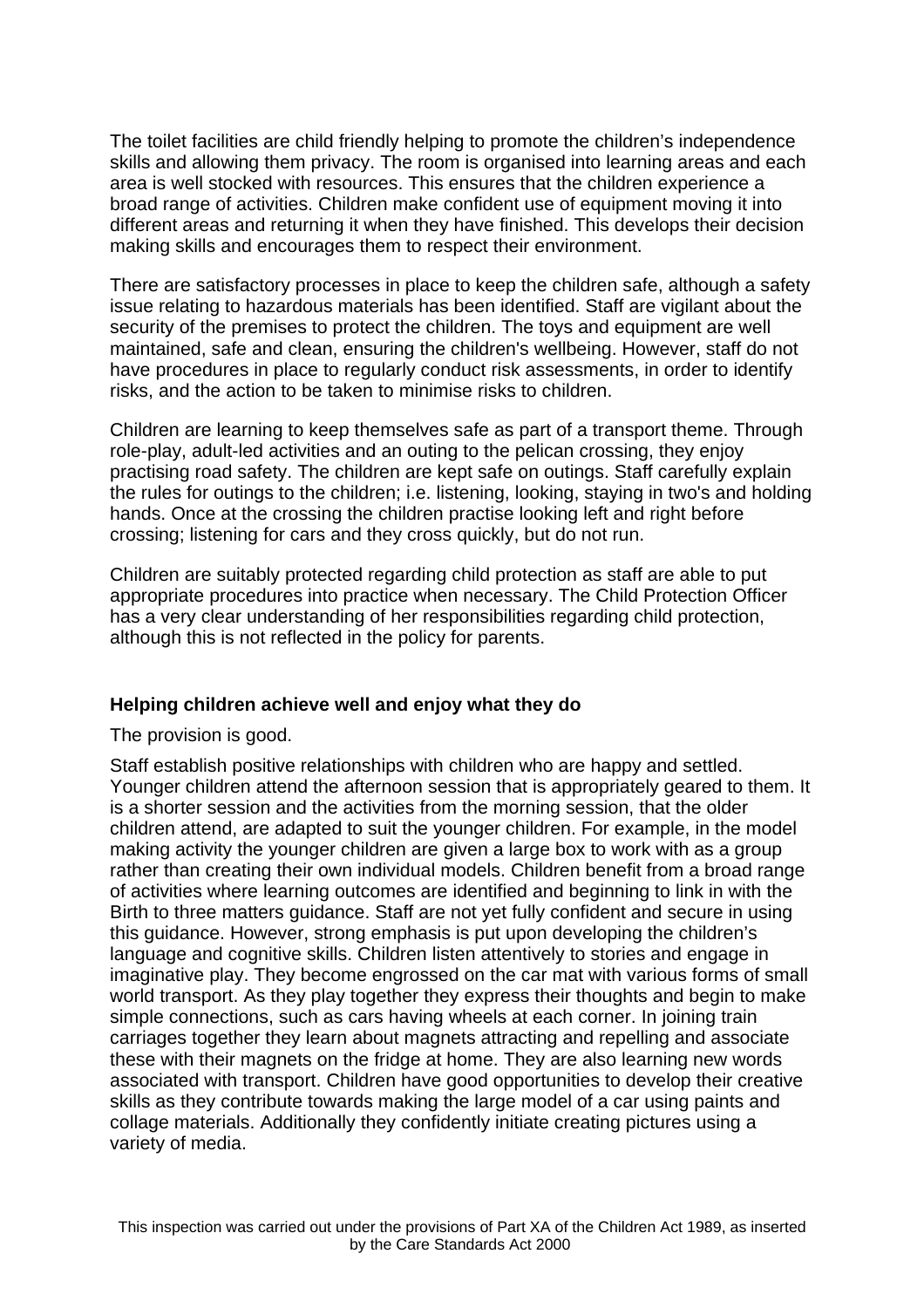#### Nursery Education

The quality of teaching and learning is good.

Staff are very enthusiastic and confident, thereby inspiring the children to become involved and interested in the wide range of activities on offer. Planning of the curriculum and assessments of the children clearly demonstrate that the staff have a secure knowledge of the Foundation Stage curriculum. Children learn through a thematic approach and there are long, medium and short-term plans in place. The present theme is 'Transport and Movement' which the children are gripped by. Plans are effectively put into practice and are evaluated to plan the next steps in the children's learning. From these specific learning intentions are identified on a weekly basis. Children are assessed by staff observing and recording their achievements. These observations are regularly transferred onto individual Foundation Stage profiles that give the staff a clear picture of the children's progress. Staff skilfully promote the children's progress along the stepping stones by providing a wide range of stimulating activities. They support the children very well in their chosen activity, helping to extend their learning and acquisition of skills. For example, to begin with staff join in with the zebra-crossing role-play to ensure that children get value from activity. They also judge perceptively when to leave children to play independently. A group of children play happily under the climbing frame as they become fire fighters, read books and have a picnic without any adult support.

Children have very good opportunities to extend their knowledge and understanding of the world. Through the present theme of transport, they learn about different modes of transport and how things work. They discuss how a sailing boat is driven by the wind as the children draw sailing boats. Children have opportunities to perform simple operations on the school's computers, however, these opportunities are limited. In observing the weather and recording the date, children are becoming aware of changes and patterns. Photographs show that children enjoy people from the community visiting them and visits they make into the local environment. This helps them to learn about the world around them. They handle guinea pigs, help to bath a baby, explore a fire engine, plant seeds, go pond dipping for tadpoles and learn about the jobs of a milkman and postman. Model making activities encourage the children to solve problems, and in particular, how to join things together. They learn the best way to fix wheels and funnels to their trains. Staff continuously promote discussion with open-ended questions encouraging the children to think things through. Staff give clear explanations to fill in gaps in the children's knowledge.

Children's mathematical knowledge is developing well through play activities and daily routines. They are learning to recognise numbers as they complete the daily calendar and refer to the number line displayed around the room. Children complete puzzles that promote counting and number recognition. As children sing number rhymes, such as, 'Five little men in a flying saucer' they learn to calculate how many are left as one flies away. They are challenged to solve everyday problems, such as, how to stop a long strip of paper rolling back up. Children enjoy the challenge and enthusiastically try objects of different weights until they find things heavy enough to hold down the paper. During model making children discuss shapes. They identify round wheels, count the wheels and calculate how many more are needed as they fix the wheels on. They are able to compare their height to that of their model using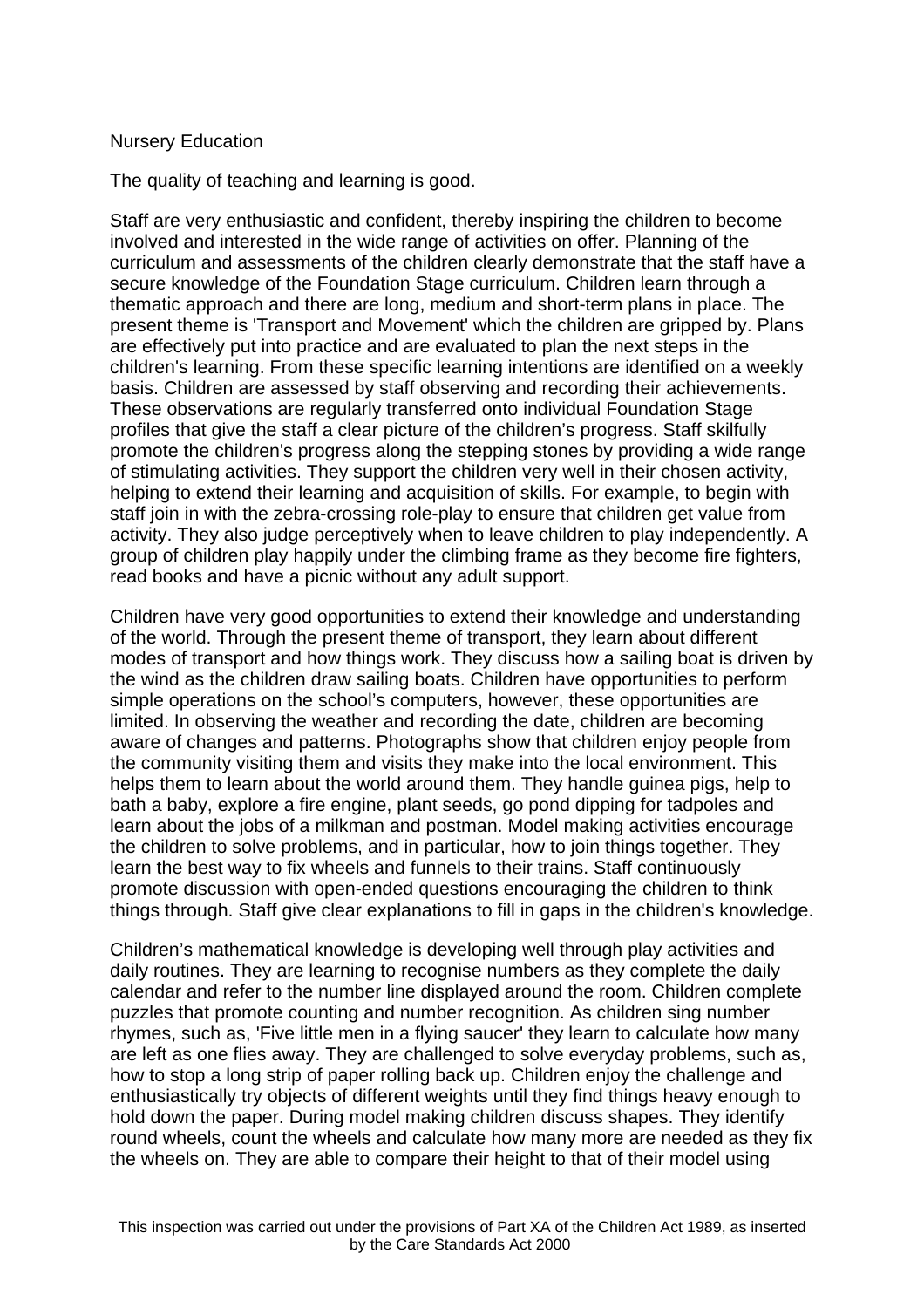words like 'bigger' 'smaller' and 'taller'.

Children's language and literacy are progressing well. Staff and children talk to each other throughout the session. As children play, they tell their news and happily join in with rhymes and songs at the end of the session. They listen attentively to stories and respond appropriately to questions during the story; a favourite one is 'Bruno and the old car'. Children take part in self-registration system as they put their named apple on the apple tree helping them to recognise that print carries meaning and individual letter sounds. They spontaneously share books with one another developing an enjoyment of reading. Children initiate drawing and writing using a range of mark making materials however insufficient emphasis is put upon children learning about the different reasons for writing. Children have good opportunities to develop their creative skills. High priority is put upon the children engaging in imaginative play. They use a wide range of musical instruments to explore and learn about different sounds. Children are able to express themselves using chalks, paints, play-dough and other materials.

#### **Helping children make a positive contribution**

The provision is good.

Staff demonstrate a sound awareness of equal opportunities and special needs issues. Children are warmly greeted by staff who are interested in what the children have to say helping them to feel secure and a sense of belonging. At the end of the sessions children review what they have done. They talk about the models that they have made and receive plenty of praise for their efforts, giving them a sense of pride. Children are given roles of responsibility helping to promote their self-esteem. Children are becoming aware of wider society and developing positive attitudes. They use resources that promote equal opportunities that include multicultural puzzles, books, small world play, dressing-up clothes and role-play materials. Photographs show the children learn about the Japanese culture as they dress up in kimonos, use chopsticks and eat sushi.

Children with special needs and English as an additional language are welcomed into the playgroup. Staff work effectively with outside agencies to meet the needs of the children. Extra members of staff are employed to offer additional support to children with additional needs, thereby helping them to be included in all activities.

The children are very well-behaved. Staff have a secure knowledge of how to promote positive behaviour and deal with challenging behaviour. They use consistent strategies, such as rewarding and praising children for good behaviour and intervene in situations that are unacceptable. This helps the children to understand responsible behaviour and work harmoniously with one another. Children's spiritual, moral, social and cultural development is fostered appropriately.

Children benefit from the positive partnership staff have developed with parents. They are cared for by the staff that work with parents to meet individual children's needs and ensure that they are included fully in the life of the setting. Parents speak very highly of the staff and the setting. They find staff approachable and welcoming. They are provided with good quality information about the setting and its provision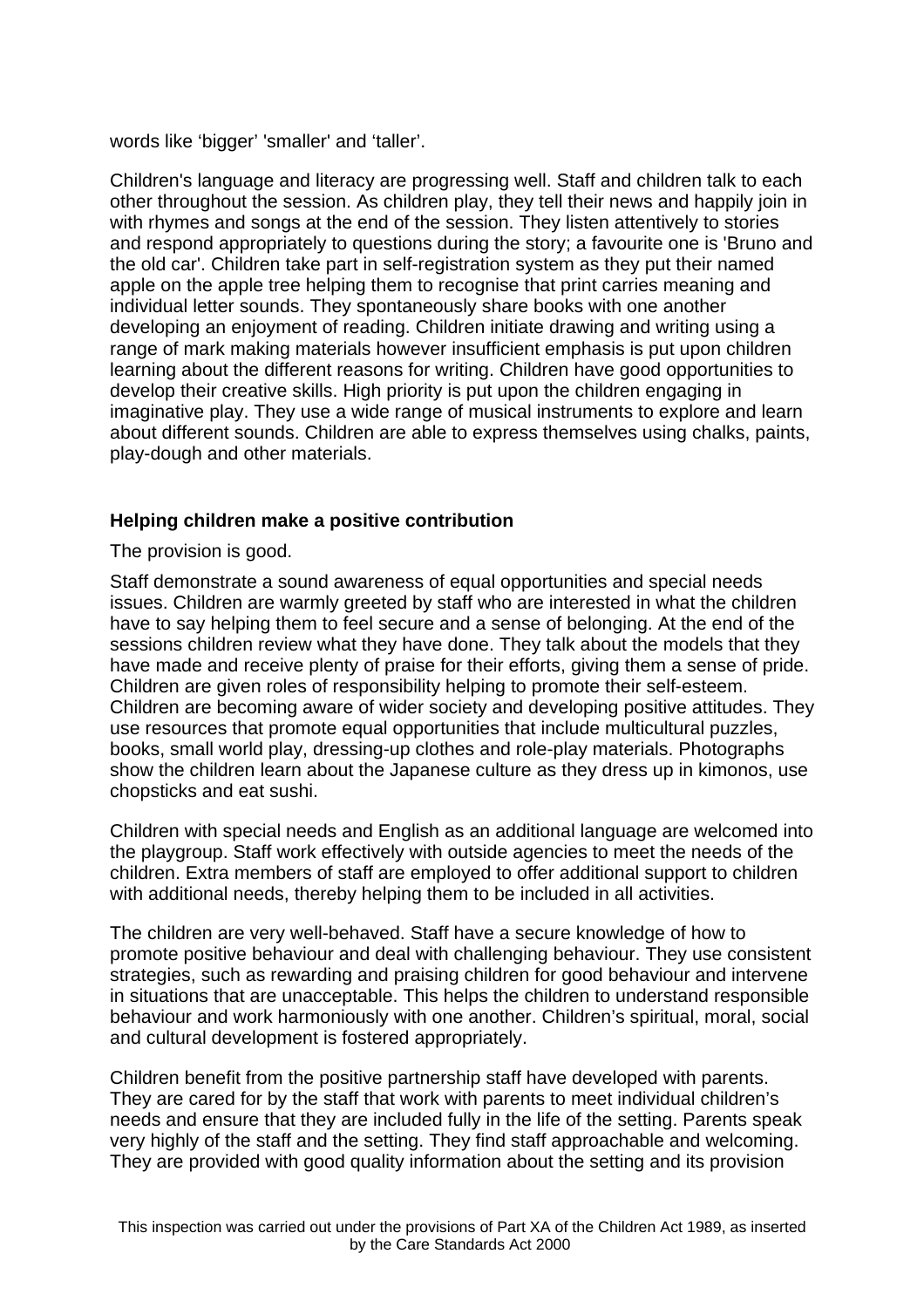through newsletters, display boards, prospectus and policies. They are aware of the theme that the children are following and the activities that take place. Parents are involved in running the playgroup as committee members and volunteers during the sessions and on outings. There is a key-worker system established and they are responsible for keeping parents informed about their children's progress, however, not all parents are aware of the assessment system and accessibility of records.

## **Organisation**

The organisation is satisfactory.

Leadership and management of the nursery education positively contributes to children's progress towards the early learning goals. Senior staff work directly with the children, and as they do so they monitor the nursery provision. They are good role-models, confident, secure in their knowledge of the Foundation Stage, enthusiastic and conscientious. Staff respond well to their lead. Roles of responsibility are delegated for aspects of care, such as behaviour management and child protection. This helps to raise the standard of care for the children. There are formal procedures in place for evaluating curriculum plans, ensuring that the staff are able to carefully monitor the children's progress towards the early learning goals. As a result, they are able to identify and target gaps in the children's learning. Staff work closely with the parents and receive regular feedback from them regarding the provision. Action plans devised by the staff demonstrate that they are committed to continually improving the provision.

Staff have a high regard for the wellbeing of all the children, however, recruitment and vetting procedures do not ensure that children are well protected. Effective vetting procedures are not yet established following recent revisions to the standards.

Organisation is good resulting in positive outcomes for children. Group sizes and staff deployment contribute to children's good health, safety, enjoyment, achievement and ability to take an active part in the setting. Staff limit the number of children who attend to a level that is appropriate for the effective running of the group. This ensures that the adult-child ratio positively supports children's care, learning and play. Generally, the key-worker system works well and parents are clear who to approach regarding the care of their children. Children follow a sensible routine that includes a free-play session, snacks, adult-led activity singing and circle time, review time and story time.

In the main, policies and procedures work in practice to underpin the care of the children, although some issues have been identified. Staff are aware of the latest revisions relating to complaints and have procedures in place to appropriately log, investigate and respond to complaints, although the complaints procedure has not been updated to reflect this. There is no incident book in place and the sick child policy lacks details.

Overall, the provision meets the needs of the range of the children for whom it provides.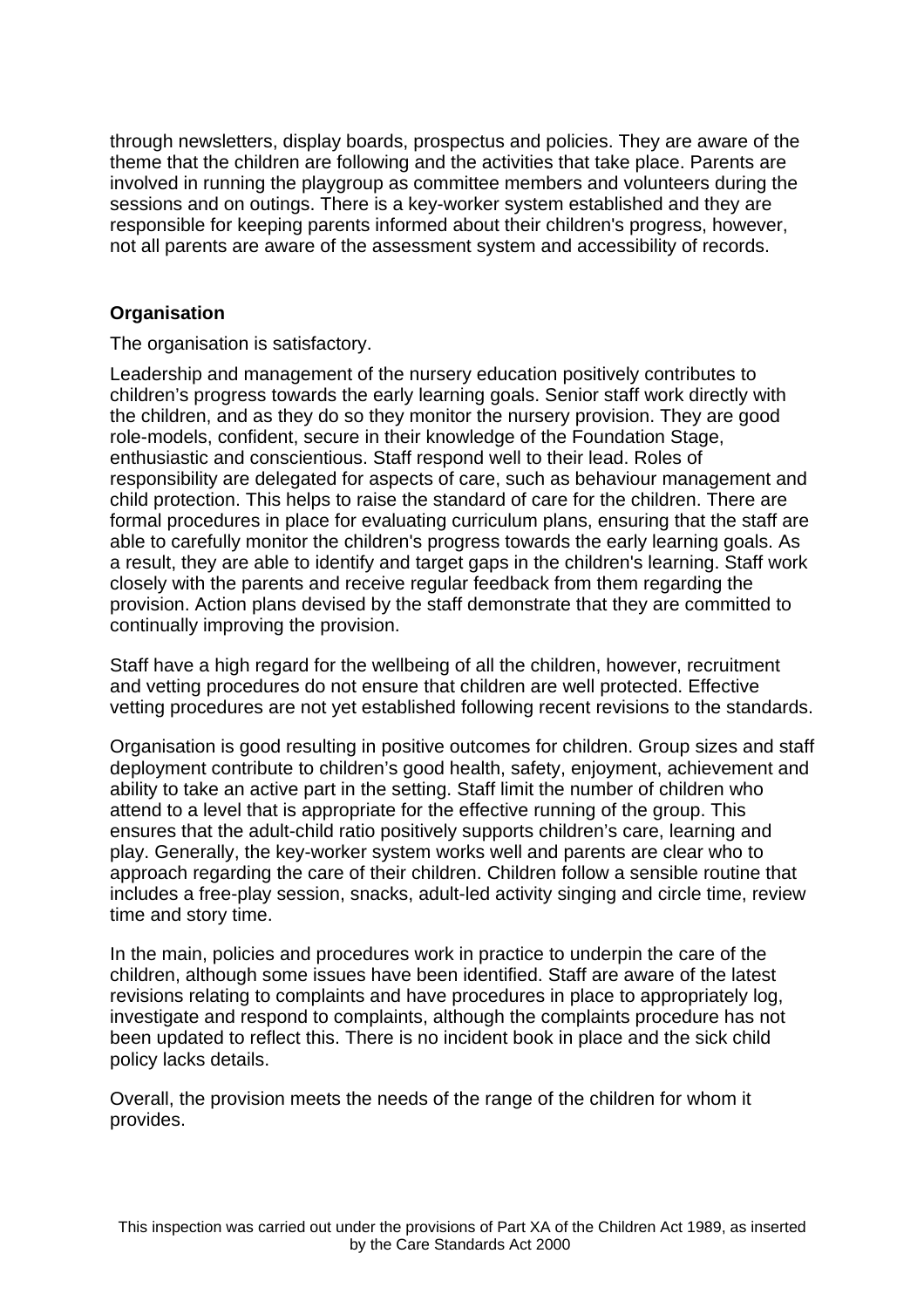#### **Improvements since the last inspection**

Three recommendations were raised at the last inspection relating to care. The staff were required to improve behaviour management and documentation. There is now a member of staff responsible for behaviour management and the policy now includes a reference to 'bullying'. The accident records have been altered to include more details on specific injuries. The daily register records times of arrival and departure of staff, children and visitors. These improvements in documentation contribute towards underpinning the care of the children.

Three key issues were raised at the last inspection relating to the nursery education. Staff were required to improve planning to more effectively identify the next stage in the children's learning and individual children's particular needs. They were also required to provide more regular formal feedback to parents and provide a special needs policy.

Plans are effectively put into practice and are now evaluated to identify the next steps in the children's learning. Children are now assessed by staff observing and recording their achievements. These observation are transferred onto a Foundation Stage Profile. The staff are able to plan the next stages in the children's learning and identify any gaps. There is now a special educational needs policy in place to help staff work more effectively with children that they have concerns about, or who have been identified with special educational needs. Whilst some parents are aware of being able to access and read children's records, not all parents are aware that they can receive formal feedback on progress.

#### **Complaints since the last inspection**

There have been no complaints made to Ofsted since the last inspection. The provider is required to keep a record of complaints made by parents, which they can see on request. The complaints record may contain complaints other than those made to Ofsted.

## **THE QUALITY AND STANDARDS OF THE CARE AND NURSERY EDUCATION**

On the basis of the evidence collected on this inspection:

The quality and standards of the care are satisfactory. The registered person meets the National Standards for under 8s day care and childminding.

The quality and standards of the nursery education are good.

#### **WHAT MUST BE DONE TO SECURE FUTURE IMPROVEMENT?**

**The quality and standards of the care**